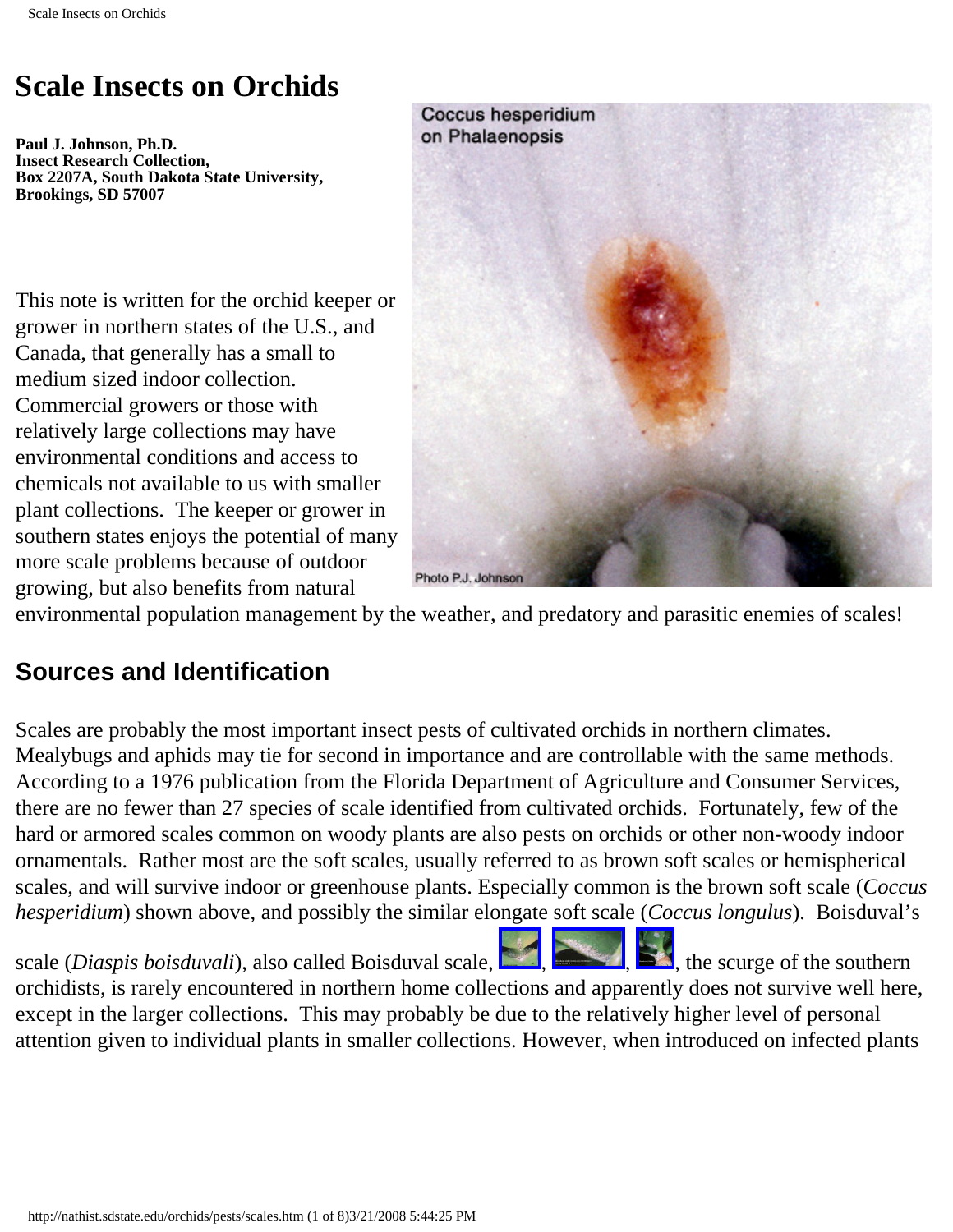

it can spread quickly to a variety of orchids and be extremely difficult to control. Boisduval's scale will also seriously debilitate or kill orchids.

The more common species of these odd insects that infest orchids are immediately recognized in the adult stage by the light yellowish to greenish-brown, tan, or dark brown, oval to circular, objects that showup on leaves, petals, sepals, petioles, pseudobulbs, and sometimes

of Boisduval's scale are a rather typical rounded and lightcolored scale type, while males are easily recognized by the cottony appearance of aggregated males (see small images above), and these may be confused with mealybugs if not examined closely. The immatures, or crawlers (above far-left), of all scale species are tiny and yellowish to pinkish, and not easily seen without a magnifier.

In the home orchid collection scales are acquired by plants in some combination of three sources. The most common way of acquiring scales is by purchasing an infested plant. Scales are also easily transmitted from infested to clean plants when your plants touch each other and the crawlers to move from plant to



plant. The final source is colonization of your plants by windblown crawlers. Colonization is usually done during the summer when your plants are outdoors, but it can also occur indoors in greenhouses and sunrooms by floating on currents produced by circulating and heater fans. This occurrence appears to produce the odd effect of having pockets of infestation when the crawlers settle on plants where the air currents are the weakest and early during a spreading infestation. Similar effects are found with aphids, mealybugs, whiteflies, and spider mites.

# **Life Cycle**

Scale insects have a three-stage life history: egg, larva (or nymph), and adult. Eggs are laid by females, with the eggs usually retained in the body and under the outer "scale" covering when the female dies. These hatch into the mobile nymphs, called crawlers. The crawlers are the active stage that can move between plants. After finding a suitable place for feeding, the crawler will settle and begin feeding, and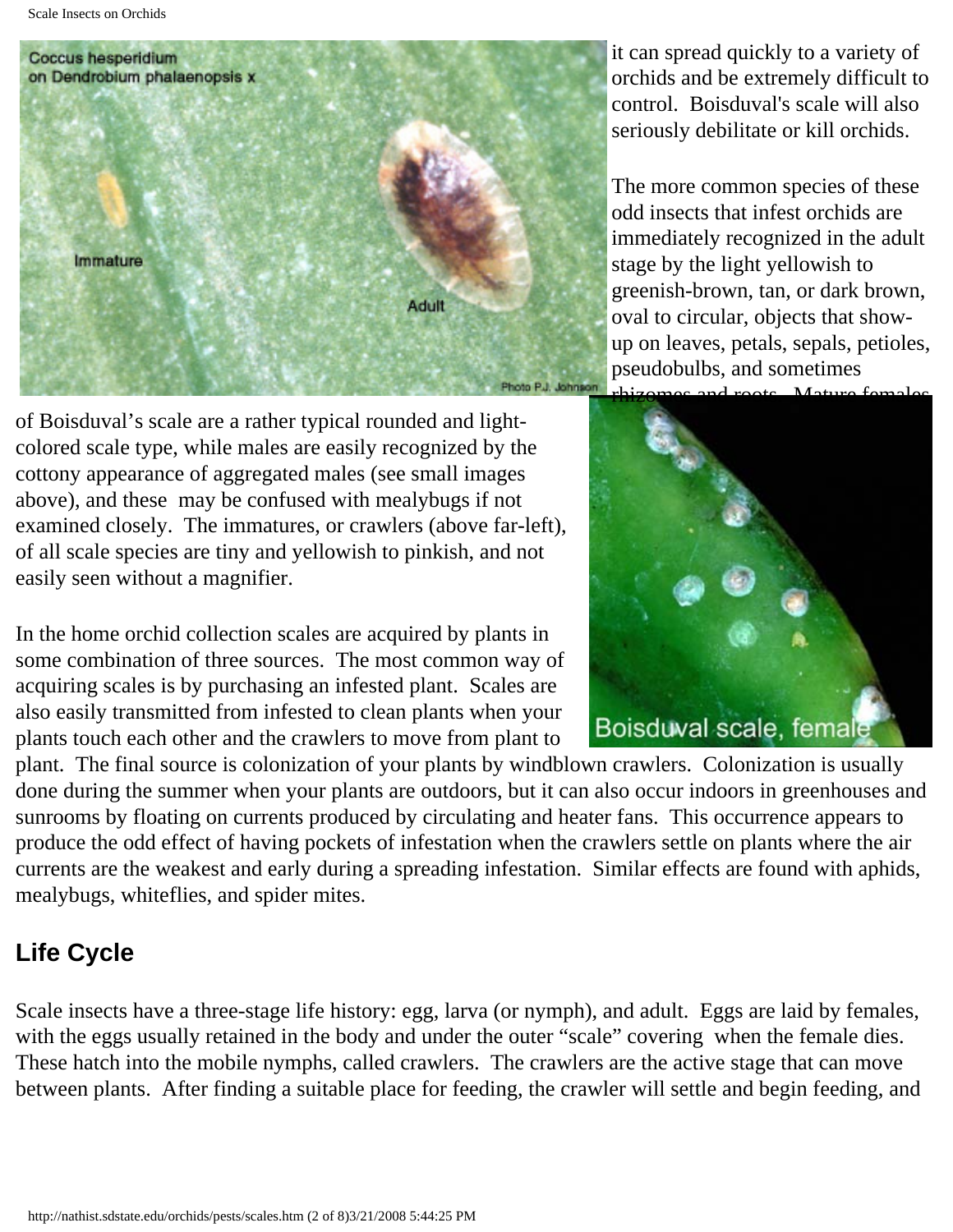

Male scale, ca. 0.7 mm

transform into the next nymphal stage. At this point the female begins to form the hard protective "scale" covering. The covering enlarges as the insect grows. Nymphs often have a light yellowish scale, which darkens to tan or brown as the insect matures. Males of soft scales do not form the hard coating or scale, but are small winged creatures whose primary, if not sole, role is to mate and die.

Scales have short life cycles, but may have many generations per year. In a warm greenhouse or indoors the life cycle may be accelerated, though typically a month or more is required for completion of a generation. It is the overlapping of generations that creates the biggest scale management problem. All control methods are at their greatest effectiveness against the the crawlers. By the time the scales have formed the hardened cover (the scale), it is too late to easily kill those adults with chemicals. Also, the large dry brown scales are already dead and the "shells" may be full of eggs which will spill when the shell is ruptured.

#### **Management**

Scale management is usually a protracted and serious effort, and never much fun. Light infestations restricted to one or a few plants can usually be treated with household products rather than concentrated insecticides. When possible, immediately isolate infested plants from others to prevent the crawlers from moving amongst them.

Because the life cycle of scales can be so short combined with the overlapping of generations, in order to bring a serious problem under control you will need to do a treatment every 2-5 weeks, depending on the life cycle period of your particular problem scale species. Consequently, the key to scale control is persistence and regular scheduling of control methods.

Management methods that are the least toxic to people, pets, and plants, are the most time consuming and laborious. Insecticidal methods, including horticultural oils, soaps, and synthetic insecticides are progressively more toxic (to both the insects and humans!) and more expensive, but less work. Regardless of method or chemical used, you must remain vigilant and expect to make at least 2-3 applications 10-16 days apart.

Because of plant costs, personal attachment to orchids by owners, and the over-riding desire to avoid insecticides whenever possible a number of effective "home remedies" for scale control are available. Be aware that non-insecticidal treatments may not be highly effective for elimination of scales. Thus, they should be viewed as controls, not eradicators. Also, many common home chemicals are extremely toxic to humans, pets, and plants even in diluted forms, often being proportionately more toxic than the feared insecticides.

# **Rubbing Alcohol**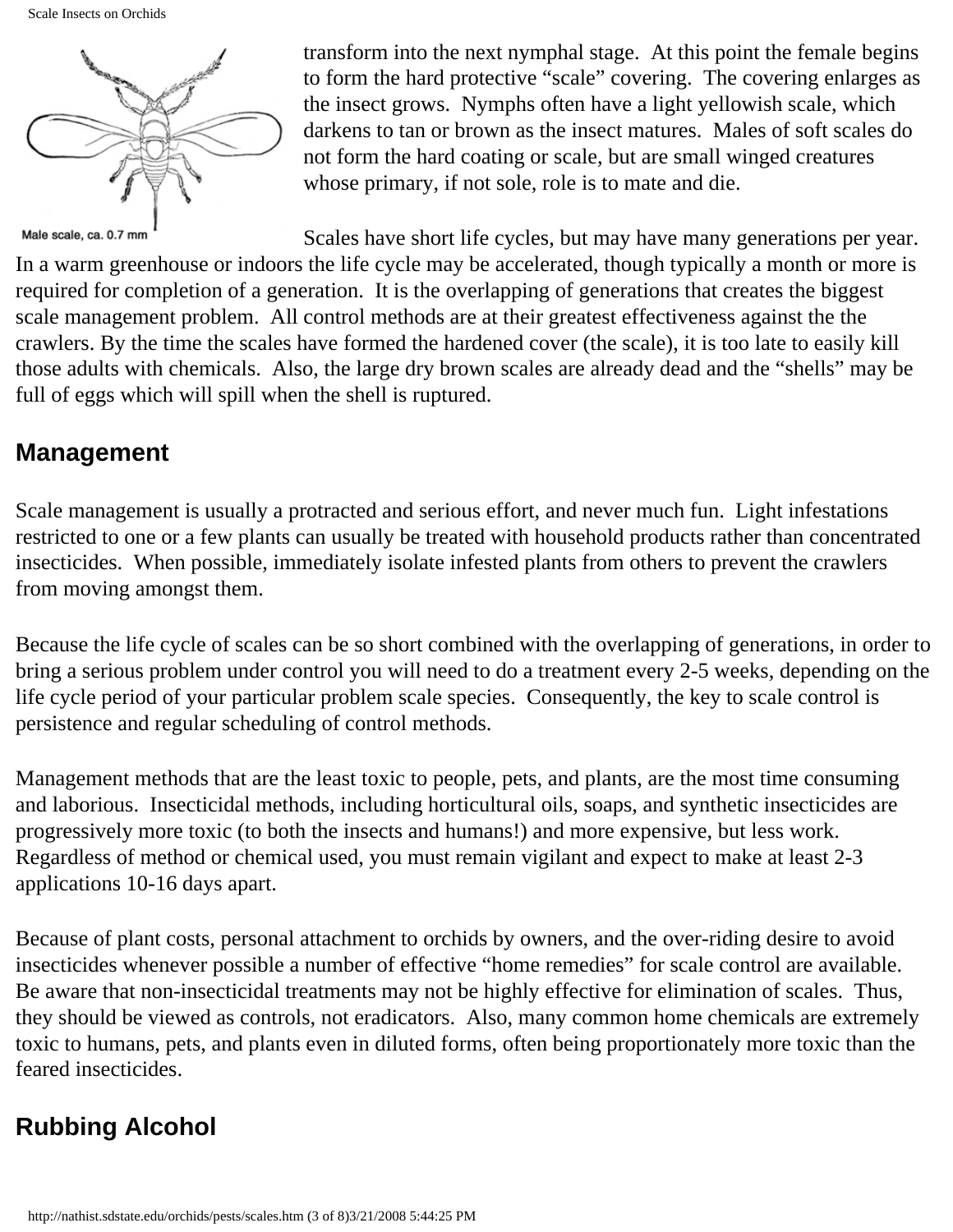Probably the most popular home remedy is to swab and daub plants with a Q-tip or ball of cotton dipped in isopropyl (rubbing) alcohol. Do not use other alcohols, such as ethanol or methanol, that can penetrate the plant tissues rapidly and cause considerable damage! The concentration of the isopropyl seems to make little difference; the common 70% available in hardware and drug stores is satisfactory. On hard-leaved plants, gentle rubbing with the fingers or a soft toothbrush is effective, with or without the alcohol. Remove all scales, large and small. Afterwards, you will still need to repeat the alcohol treatment to remove the tiny yellowish spots which are the recently hatched crawlers. Pay particular attention to the midrib, other veins, and leaf edge areas. Closely monitor your plants to get an idea of the life cycle of the particular species of scale that is your problem, but expect to repeat treatment against the immatures every 1-2 weeks.

A common alternative to the swab and daub method is to spray alcohol with a misting bottle or small pump sprayer. Many home growers will also mix-in a small amount of mild liquid dish detergent, and sometimes mineral oil, neem oil, or horticultural oil. One recipe for a 1.5 liter spray bottle is to mix a 50:50 solution of isopropyl and water, with a few drops of liquid soap to act as a spreader, and 1/2 to one teaspoon of one of the oils. But, it seems that every grower has their own proportions of these ingredients, none of which seem to work significantly better than another. Caution is urged, however, as excessive amounts or too strong of a detergent, or use of an ammonia-based chemical cleaner may damage your plants, especially buds and flowers. This is particularly true of dish-soaps and household detergents that could remove natural protective waxes from plant tissues. Also, alcohol sprays are not effective against eggs protected by the scale covering, hence the physical removal of the scales by hand is more effective and provides more rapid control.

A potential rare problem with alcohol treatment is chilling of the plant. The rapid evaporation of alcohol cools the plant tissues, especially with air movement that increases evaporative cooling. This chilling is suspected of over-cooling tissues and creating zones of dead cells that may become necrotic from bacteria or fungi. On warm or breezy days consider wiping any residual alcohol with a tissue instead of permitting it to evaporate off the plant. Such problems and tissue drying are found particularly on soft or thin-leafed orchids (e.g. Oncidiinae).

## **Repotting**

Given an extreme infestation you may see scale developing on the roots and rhizomes. At this time, or anytime you observe a heavy infestation, then you may need to consider replacing the potting medium. The potting medium can harbor eggs and crawlers, so dispose of it in a compost pile or in the garbage. When repotting, a close inspection and if necessary a very gentle cleaning of scale and spraying of the roots before repotting is essential. Use care with the cleaning of roots because of their fragility.

## **Oils, Soaps, and Sterilants**

Horticultural oil, neem oil, mineral oil, insecticidal soaps, and sterilants form the next stage of chemical control of scale insects. The oils and soaps are often regarded as "organic" or non-chemical methods,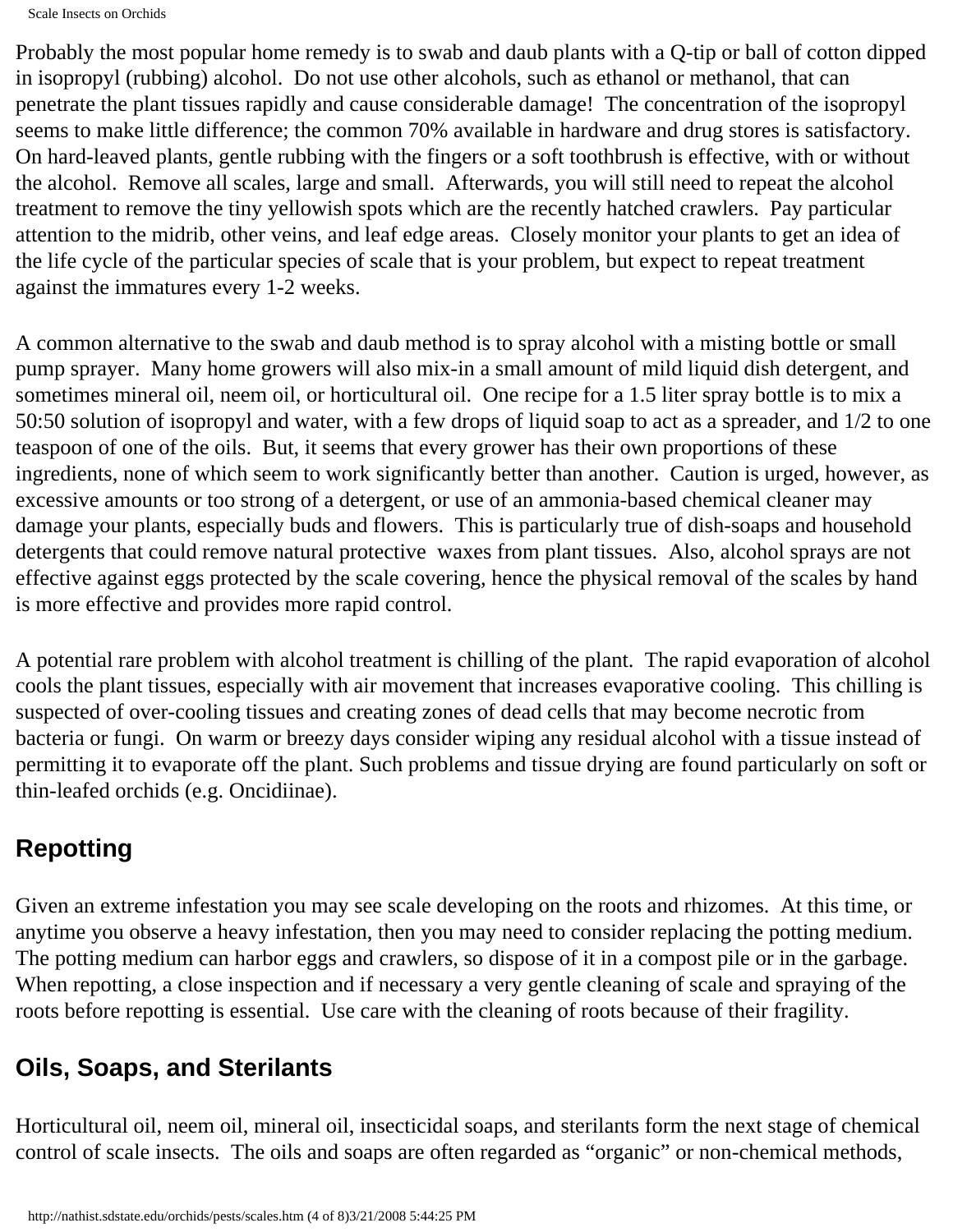```
Scale Insects on Orchids
```
but this is a misconception or an extremely broad concept of "organic." Indeed, neem oil is extracted from the neem tree, but horticultural oils and mineral oil are petroleum distillates. Likewise, insecticidal soaps are a solution of synthetic pyrethroids mixed with a detergent (soap) that is made from petroleum products. Sterilants are anti-bacterial and anti-fungal chemicals that are also often effective on algae. However, all of these solutions are generally considered safer for humans, pets, and plants than usual insecticides. None provide absolute control over pests, but frequent use during the presence of pests frequently reduce insect populations to below self-sustainable levels in small orchid collections.

Horticultural, mineral, or neem oil solutions smother the insects, so complete coverage of all sprayed plants is essential. These oils are mixed with water and usually a plant-safe detergent for enhancing the spreading and sticking of the oil. The main caution with these oil solutions is that they should never be applied to plants on hot days (>80 degrees F) or in direct sunlight, as to prevent burning of tissues. Leave the plant in shade until the application has dried. Usually mineral or horticultural oils are best as plant derived oils may spoil rapidly in heat and create gummy blobs or decay malodorously.

Insecticidal soaps are usually solutions of a synthetic pyrethrin, piperonyl butoxide as a synergist (to enhace the effectivenss of the pyrethrin), and sometimes a plant-safe detergent. As with oils the detergent acts as a surfactant and spreader for dispersing the pyrethrin evenly, and as a mild caustic against the insects. Also, to prevent sunburn apply the chemical and allow it to dry in shade. Pyrethroids are synthetic analogs of pyrethrum, the natural extract from certain Asteraceae. Caution should be urged with so-called "safe" insecticidal soaps as some plants are sensitive, particularly tender new tissues, and when mixed with hard water. Some non-orchid ornamentals will drop leaves and abort flowers when sprayed with insecticidal soaps, so caution is urged with prized orchids. Though piperonyl butoxide is usually regarded as safe for plants, it can cause allergies and respiratory problems for users and may contribute to phytotoxicity problems.

Sterilants are usually Physan 20, RD20, or Consan 20, and these are used as anti-bacterial, anti-algal, and anti-fungal agents. These solutions are all composed of isomer cocktails of quaternary ammonium chloride and all have the same antibiotic activity. Quaternary ammonium chloride solutions are common cleaners used by commercial kitchens, janitorial services, and bathing pool maintenance, and are commonly available in concentrated forms at hardware and home repair stores. These chemicals can be used in diluted form, according to label directions, usually for controlling bacterial and fungal diseases on orchids. However, at these same dilutions there is some limited effectiveness on scale crawlers and other delicate insects. Frequent use of sterilants for insect control is not recommended, due particularly to potential damage on new growth, buds, and flowers, and should be done under shade to prevent sunburn.

### **Insecticides**

Persistent populations of scale or infestation in many plants often demand the need for use of synthetic insecticides. There are few insecticides specifically registered for use on orchids, but there are several common, inexpensive, home-and-garden chemicals labeled for ornamental plants. Insecticide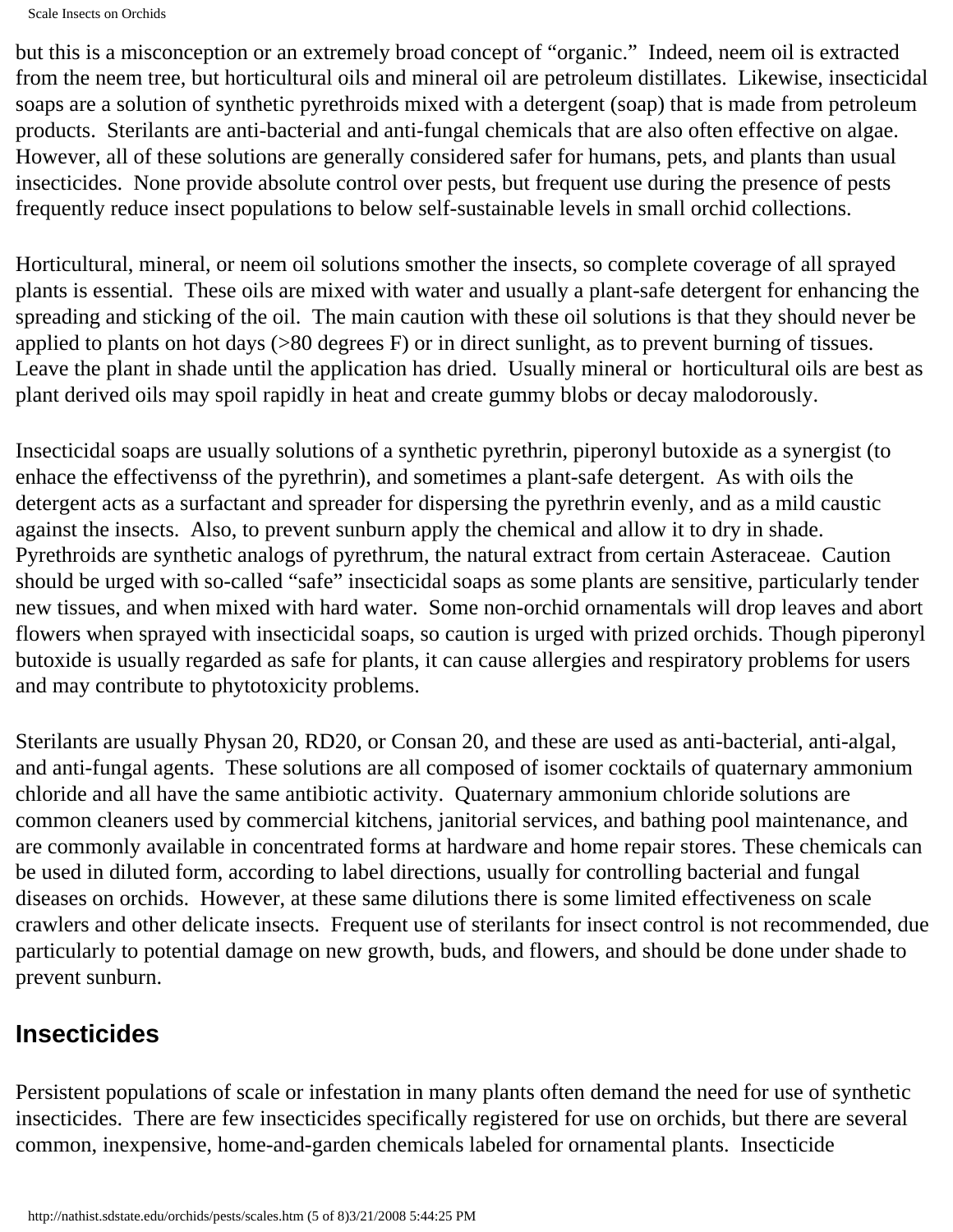Scale Insects on Orchids

formulations not labeled for ornamental plants are often mixed with solvents that aide in the application of the active ingredient for specific purposes. These solvents, not necessarily the insecticide itself, often produce phytotoxicity and may seriously damage or kill plants. Thus, never use any insecticide that is not specifically labeled for ornamental plants.

There are many insecticides available for ornamental plants, but some are not tested on orchids, and others are generally too expensive or otherwise readily available for the small keeper or grower. Some of the more available and effective insecticides that come in various brand names are acephate (e.g., orthene [wettable powder or liquid]), imidacloprid (liquid), malathion (liquid), and carbaryl (waterbased emusifiable concentrate). Other chemicals are available, but in some states you may need a commercial license to purchase them. A current garden center insecticide mixture of acephate and the miticide fenbutatin-oxide is effective for many common orchid pests. Fertilizer/systemic combinations for roses and other ornamentals, usually with disyston/disulfoton, may be effective but are not widely tested on orchids. Also, caution should be given to the fertilizer effect on your plants in combination with other nutrients. Of course, always follow label directions and never, never, never exceed the minimum recommended concentration given in mixing directions! Recommended solutions are based on extensive testing for selected pests and plants. Orchids are tough plants, but many are sensitive to various chemicals, particularly under direct sunlight or high heat, and while certain species may not react to a given formulation others may, so testing is justifiable.

Some insecticides are occasionally discontinued for use because of some discovered hazard. For example, Cygon used to be available, but it no longer recommended and labeled for orchids because it will damage many plants, especially the buds and flowers, and is extremely hazardous to use. As of late 31 December 2004 Diazinon is also no longer available for use, even for non-commercial outdoor use. Although most insecticides with discontinued labels are legally allowed to be "used up", it may be best to dispose of such chemicals rather than continue their use and risk damage or loss of plants, or increase your own health hazard.

Most home orchid keepers and growers in northern states that need to apply insecticides during inclement weather need special care for applications. If you cannot spray out of doors, place your plant (s) inside a large plastic bag (remove the bag after the spray has settled!) and let the plant ventilate where the fumes will not be wafted around the house or work area. Again, you may have to consider removing the potting medium, spraying the plant, and repotting it with new media in a clean pot when the spray has dried.

### **Growth Regulators and Chitin Inhibitors**

Research on the use of insect growth regulators, botanical insecticides, and their application to ornamental plants is increasing, but incomplete. Insect growth regulators, such as kinoprene (tradename = Enstar II), are synthetic forms of juvenile hormone which is highly important in insects at critical stages of their metamorphosis. The use of growth regulators interrupts the normal development of the insects, including orchid pests such as scales, mealybugs, aphids, and whiteflies. Apparently, there is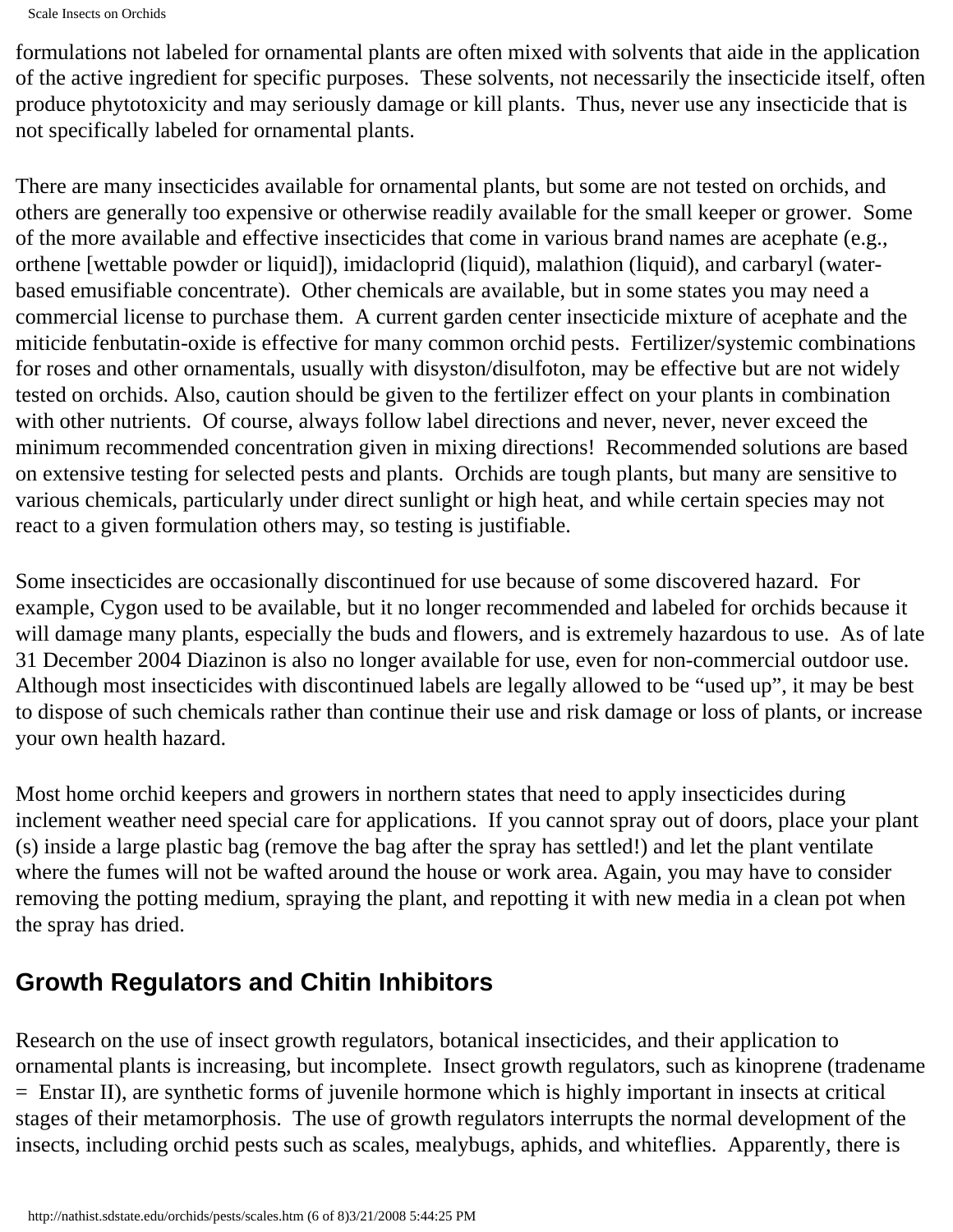Scale Insects on Orchids

little good and reliable information on their use on orchids, but an increasing number of growers are reporting satisfactory results with Enstar II and there does not seem to be any plant health problems noted thus far. Also, they are regarded as safe for humans and pets. Kinoprene does not work on adult insects and so should never be used to eradicate a pest population, but is best used on incipient infestations and maintenance sprays.

Azadirachtin (tradenames = Azatin and Neemazad) is a plant derived (neem tree) chemical, or botanical insecticide, that is a chitin inhibitor. Chitin is a primary component of the insect integument, or exoskeleton. Azadirachtin reduces the insects' ability to properly develop its integument and causes mortality through incomplete development. There is little information available on this chemical for use on orchids, but it is available on a wide variety of ornamentals and is labeled for greenhouse applications.

### **Final Considerations**

Heavy infestations of scale, especially on many plants may require severe control methods. In such situations, you may need to consider the use of a synthetic insecticide. On the extreme side if you have a plant showing signs of decline from scale you may have to seriously consider destroying that plant, as the low likelihood of rejuvenating that plant may not justify the expense and effort of continued treatments. After all, the destruction of a sick plant can be used to justify the purchase of a new and healthier plant!

If you are battling scale for long periods of time (e.g., >9 months) and have been using the same insecticidal control method then you may have built a bigger problem that you started with. Depending on the length of time of your problem and the intensity of chemical use you could have selected a population of resistant scales. The best resolution to this is to change methods and chemicals occasionally; that is, do not use the same chemical mix more than 3-4 times sequentially. After isolating infested plants give them a thorough application of something different from what you have been using. For example, if you used insecticide then switch to an oil, soap, or different insecticide.

Generally, never use an insecticide not labeled for ornamental plants. Whenever using oils, soaps, and insecticides, be thorough, change formulations frequently, and do not use less than the minimum concentration of mixture. Too little of a chemical enhances resistance, while too high of a concentration may damage the plant. Never use hard chemicals prophylactically, that is do not routinely use chemicals as a preventative as it is a waste of chemical (and money!) and such use allows resistant scales to develop. Finally, keep up the manual removal of all scales, if possible. Removing the egg laying adults is as important as killing the nymphs. And, remove the dead scales because eggs protected under the shell of the dead female may hatch and re-infest the plant.

The single greatest problem leading to unsuccessful scale management is lack of patience and lack of attention to scheduling. It takes time to eliminate a scale population. It also requires intensive and regular control methods over a minimum of 2-4 month period, and there still may be no guarantee of